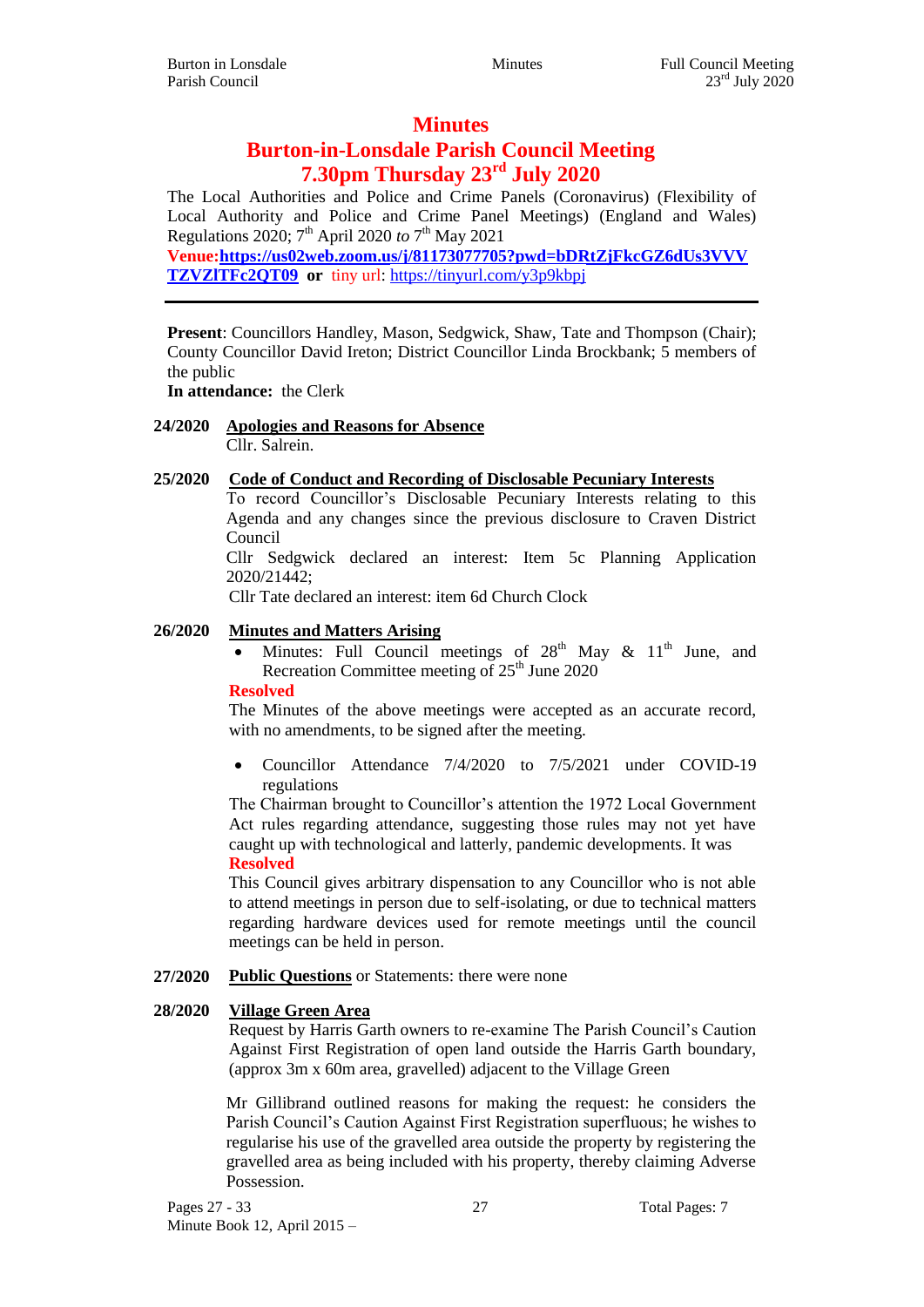## **Resolved**

The Clerk to consult with YLCA, and to report back to the September meeting.

#### **29/2020 Reports**

#### a) Police

Two minor road traffic accidents  $(20<sup>th</sup>$  and  $22<sup>nd</sup>$  July) in Burton; other incidents occurred in Bentham.

Cllr Mason brought to the Council's attention that the Police 101service is not working efficiently, highlighting delays in getting through in the first place, and then a lengthy time for police to visit the incidents. Cllr. Mason also doubted all crimes were recorded, as she was aware of more than has been reported to the Council.

District Councillor Brockbank added a Community Police Officer is based at Bentham Fire Station up to 5pm daily, and undertook to send details to Councillor Mason, and the *Burtonian* editor.

#### b) North Yorkshire County Councillor

County Councillor Ireton reported recent discussions regarding the creation of a unitary authority for North Yorkshire, dispensing with the two tier system of County and District Councils as part of the country-wide post-COVID recovery programme. There were questions as to manageability of the proposal (i.e. geographic size) to be addressed.

Cllr. Ireton congratulated Pals with Trowels on the successful conclusion of the Orchard project with an information board recently installed at the site.

Cllr. Ireton highlighted his Councillor's Allowance which is used to help local projects; it could be used to help fund new Church Clock winding mechanisms for the benefit of the community.

At this point the Chairman proposed Item 6d be brought forward. Agreed. See item 6d below for the Minute.

#### i. Traffic speed through village: initial V.A.S. results

Cllr Thompson reported the VAS camera was deployed at four points in the village during four different periods: Bogg Beck and outside former Richard Thornton School, now Thornton Lodge (east and west of village) and either side of the High Street near the Village Shop and the Methodist Chapel.

The results were interesting: on average vehicle speeds were only just above the relevant speed limit of 20/30mph. Each location's data recordings show when vehicles travel through at speeds well above the speed limit. The most dangerous time appears to be between 4 and 5am. This could be explained by the drivers travelling through the village at a higher speed as there is less traffic around at that time of day.

The VAS unit was also left in place with the light switched off (i.e. it would not be activated if a vehicle was travelling past over the speed limit). This appeared to have no effect on the overall speeds recorded. If Councillors have other sites for deploying the VAS, they should let Councillor Thompson know. New posts can be erected by NYCC, at a cost of £500 each.

#### ii. Grit Bin site review at Low Street/Chapel Lane junction

Following a recent visit by a gas engineer, a resident reported the cracked grit bin at the Low Street/Chapel Lane junction may have leaked salt on the ground, part-corroding a nearby domestic gas supply pipe.

#### **Resolved**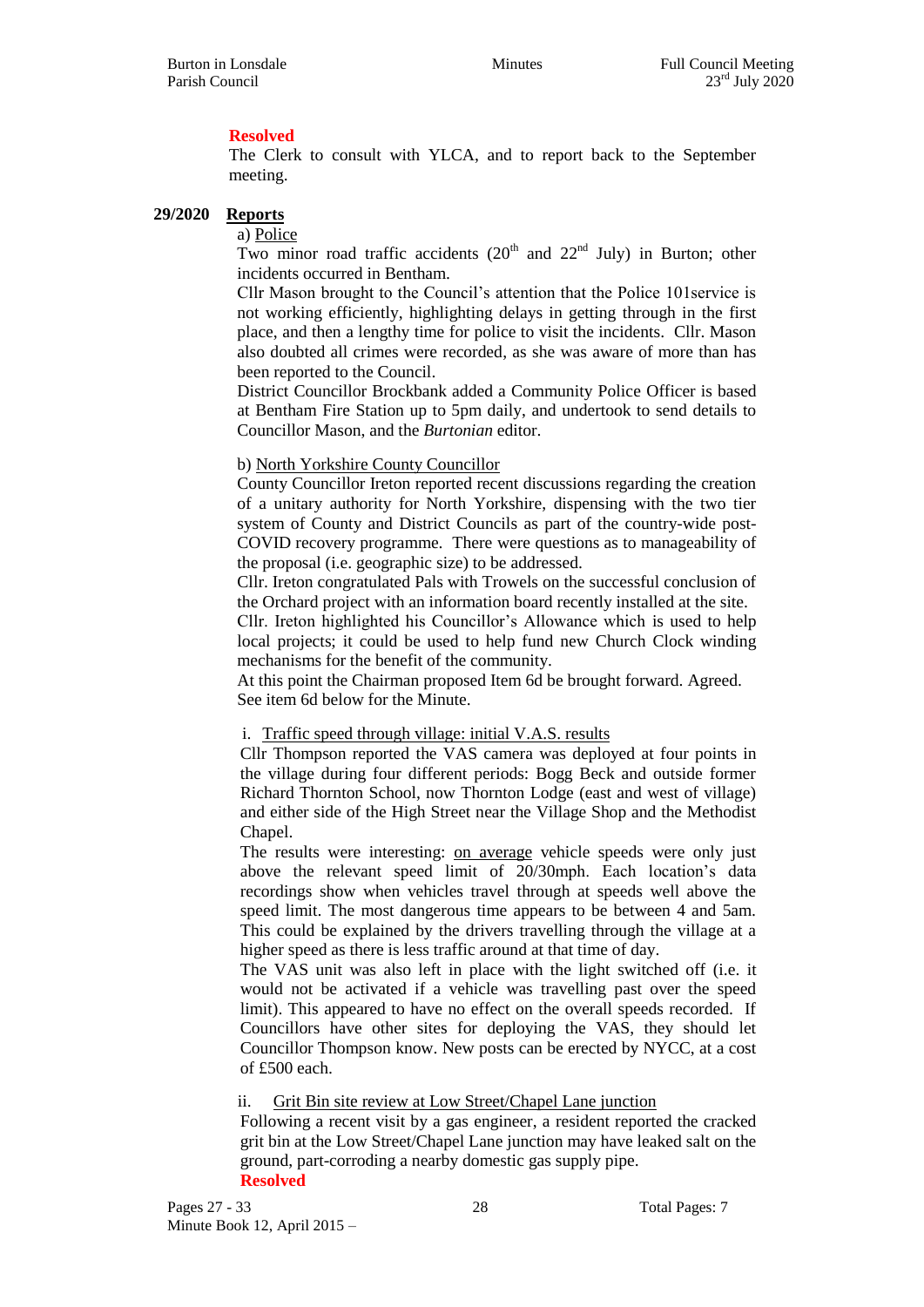Cllr. Mason to consult the residents near the site as to an alternative location; the Clerk to contact NYCC to request a replacement bin to be sited at a different location near the junction, preferably to the north side.

#### c) Craven District Councillors

District Councillor Brockbank reported all District Council Committees are now meeting by the ZOOM internet platform; the District Council is now operational. A second Planning Committee meeting was held remotely on  $20<sup>th</sup>$  July, more will follow in due course in order to make good the back log of planning applications.

District Councillor Handley reminded the meeting of the District Councillor's Ward Grant and invited funding applications from village organisations.

#### Planning Matters

Listed Building Consents to note: 21465 LBC, Donkin House, Leeming Lane: replacement window 21572 LBC Bleaberry House, Duke Street: roof: part-re-slate

## Applications

2020 21746 TCA: T1 Lawson cypress - Fell. H1 Leylandii hedge - Remove and replant with native species, Adelaide House, Low St. 2020 21707TCA

T1, T2 & T3 Leylandii - Fell. Fell House , 22 High Street, LA6 3JU 2020/21779/TCA

T1 Yew- Reshape (tip reduction) also interfering with power lines as well as BT Lines. 2 High Street, LA6 3JU

Councillors had no comments to make regarding the above applications.

#### 2020/21442/FUL

Proposal: Change of use of former agricultural barn and land to a wedding venue with single-storey extension, gazebo and associated external work, detached ancillary dwelling with adjoining storage and extension of track and parking area.

High Barn, Lowfields, Burton In Lonsdale, LA6 3LB.

A short discussion highlighted concerns about internal and external noise and light pollution, due to physical location (higher than the village, and within sight of the Yorkshire Dales National Park, which has recently applied for Dark Sky status). Measures may be required to mitigate both noise (soundproofing) and light (downward pointing). The nearest neighbours were noted as Lowfields Park, Lowfields Farm (west), Longber Barn, and the Old Vicarage.

#### **Resolved**

Clerk to draft response for circulation to Councillors prior to sending comments to the CDC Planning Officer.

d) Clerk; YLCA; Correspondence

The Clerk reported various items of correspondence relating to COVID had been circulated to Councillors and the Recreation Field Committee.

#### **30/2020 Finance Matters**

- a) Bank balances, including receipts since statement date The Clerk reported the bank balances as per the below Appendix.
- b) Approval of payments of budgeted and non budgeted items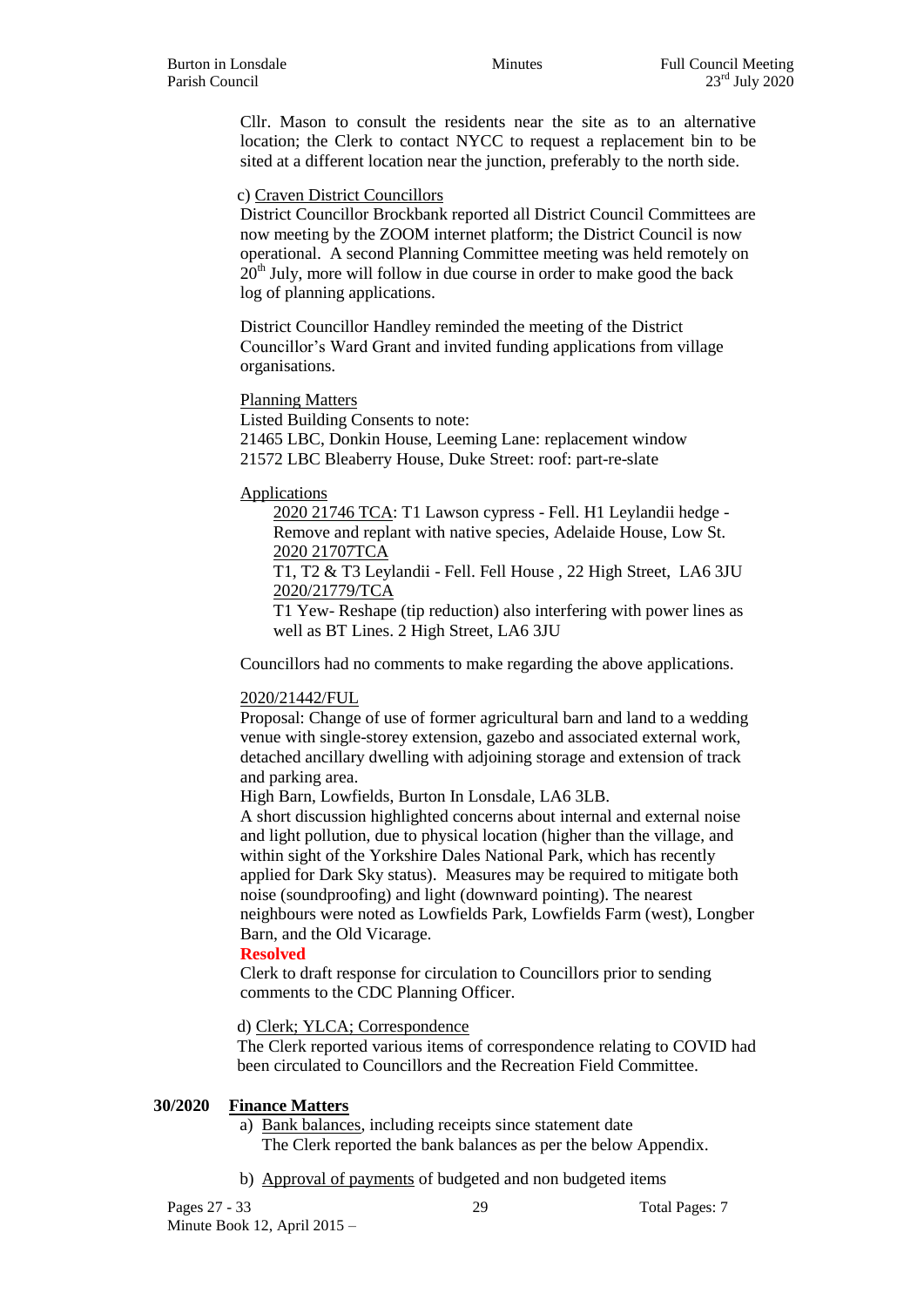# **Resolved**

To pay the items as per the Appendix.

c) Insurance: clarification of item values covered

The Clerk circulated prior to this meeting, information from the Council's insurer that the Pavilion's insured value is updated annually.

d) Church Clock: quote for installation of automatic winding mechanism

Cllr Tate explained the Church clock winding mechanism has two parts, both replaced previously at the same time: one for winding the clock, one for winding the chiming mechanism. Both are made of flammable materials; the broken clock winder is situated behind the chimes winder. To repair the clock winder requires removal of the chimes winder, itself likely to break during the process, due to age. A quote to replace the clock winder has been received. Since then, advice regarding replacement of the chimes winder has been received, suggesting it would be advisable to replace both mechanisms at the same time, to avoid fire risk. The additional work and materials would take the project cost to about £4,000.

Thus far, the Parish Council has pledged up to £2,500 (Parish Councils Act 1957, s2), and just under £700 has been donated by residents, leaving about £800 to find.

County Councillor Ireton repeated his offer, asking that an application to his fund be made by end August. Councillor Handley, in his role of District Councillor, also offered to donate money from his District Councillor's fund.

All Saints' PCC to be informed of further sources of funding.

## **31/2020 Parish Councillor Reports**

## a) Village Hall Committee

Cllr Thompson reported that what is hoped to be the final version of the renovation plans has been discussed by the Hall's committee; an decision is hoped for shortly.

b) Bentham Common Lands Charity

The Charity has received a request: access to the river along the track adjacent to the community orchard for the purpose of river bank strengthening works upstream from the Orchard. The contractor has been asked to stay on the western side of the triangle away from the orchard. He may need to temporarily remove the safety fence above the side-stream but will make this good afterwards. Cllr Thompson intends to be present when the job starts, and anyone from Pals with Trowels is welcome to assist. Permission has been granted, stipulating the Orchard area itself is to be avoided.

c) Woodland Trust

The Clerk reported an accident occurred in May, when a walker slipped from the eroded Clifford Gill footpath in to Clifford Gill ravine, incurring whiplash and bruising, and requiring walking along the gill itself in order to return to the footpath, in the next field, as it was not possible to climb out of the ravine elsewhere. Information about the incident was sent to the Woodland Trust, highlighting the danger to walkers; the Woodland Trust has responded to the effect the footpath is permissive, not public, and no significant changes had been noted between visits of January and early June 2020. Although WT claim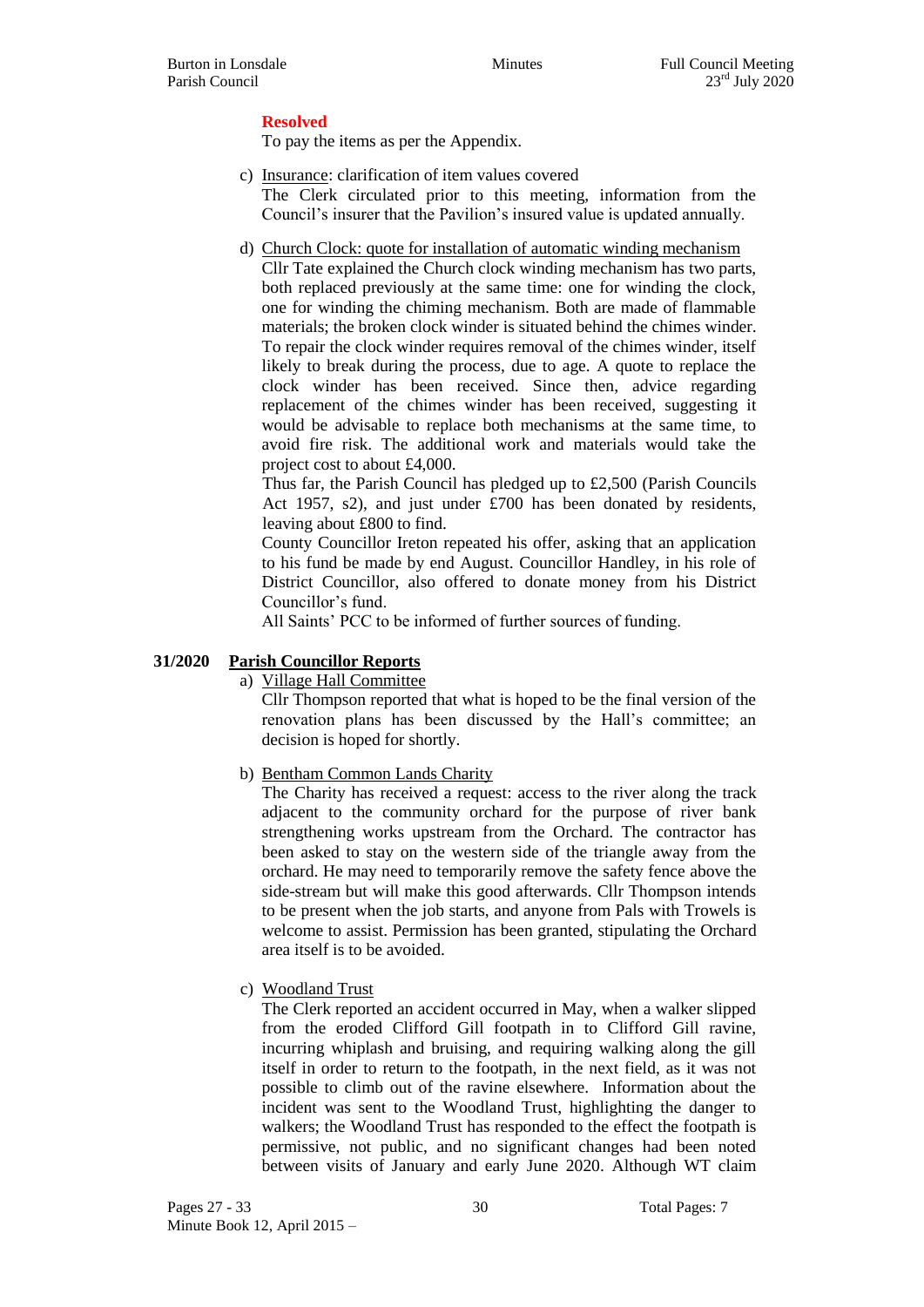there have been no similar incidents in the 24 years it has leased the site, the Clerk is aware of at least one other similar incident.

The WT concluded: "The Woodland Trust strive to ensure our sites are as safe as possible for people to visit and enjoy, however they are dynamic natural environments and it is impossible for us to eliminate every single risk and accidents will still unfortunately occur. We will continue to monitor the site on a regular basis and take any further actions as appropriate."

## c) Local Footpath Volunteers

Cllr. Thompson reported there has been no work done to date during the COVID pandemic period.

Cllr Thompson was very pleased to report the footpath between High Threaber Farm and the A65 has been re-opened, thanks to extensive work by the farm owner, taking away barbed wire and replacing stiles, etc., across several field boundaries.

#### **32/2020 Recreation Committee**

a) Grounds and Outdoor Equipment: inspection reports; maintenance including quotes for pavilion hot water system upgrade

The Clerk circulated to Councillors prior to the meeting two quotes for upgrading the hot water system, as required by legislation. A third quote was sought, however, it has proved not possible to find another qualified contractor in the area.

Cllr Thompson recommended taking the lower quote, as it does not include replacing the hot water immersion heaters, which still function, as only installed in 2015, when the pavilion was built.

#### **Resolved**

To ask Contractor B what the cost of whole system annual inspections would be.

Cllr. Thompson informed the meeting he would consult with Contractor B regarding tracing the source of the water supply leak, as yet unresolved.

#### b) Play Area/Outdoor Gym re-opening under COVID-19

COVID notices have been put up in the Play and Outdoor Gym areas and on the main entrance gates. Thus far, users appear to be observing the regulations re distancing and hand sanitising and taking responsibility for their compliance.

c) Pavilion: report re bookings, maintenance, re-opening

The Big Burton Bash, scheduled for 15<sup>th</sup> August, has been postponed, as COVID regulations do not yet allow such events.

The Clerk advised Councillors of a Pavilion booking for a family birthday celebration on  $22<sup>nd</sup>$  August.

#### **Resolved**

Clerk to contact the resident as to whether they wish to go ahead, if COVID regulations at the time allow such a gathering. As of  $23<sup>rd</sup>$  July 2020, opening of such facilities as the Pavilions Social Room is not permitted under COVID regulations. The deposit, paid in 2019, is refundable if the booking is cancelled.

#### **33/2020 Maintenance Reports**

a) Village Green, including War Memorial

Cllr. Handley reported the bench next to the War Memorial may need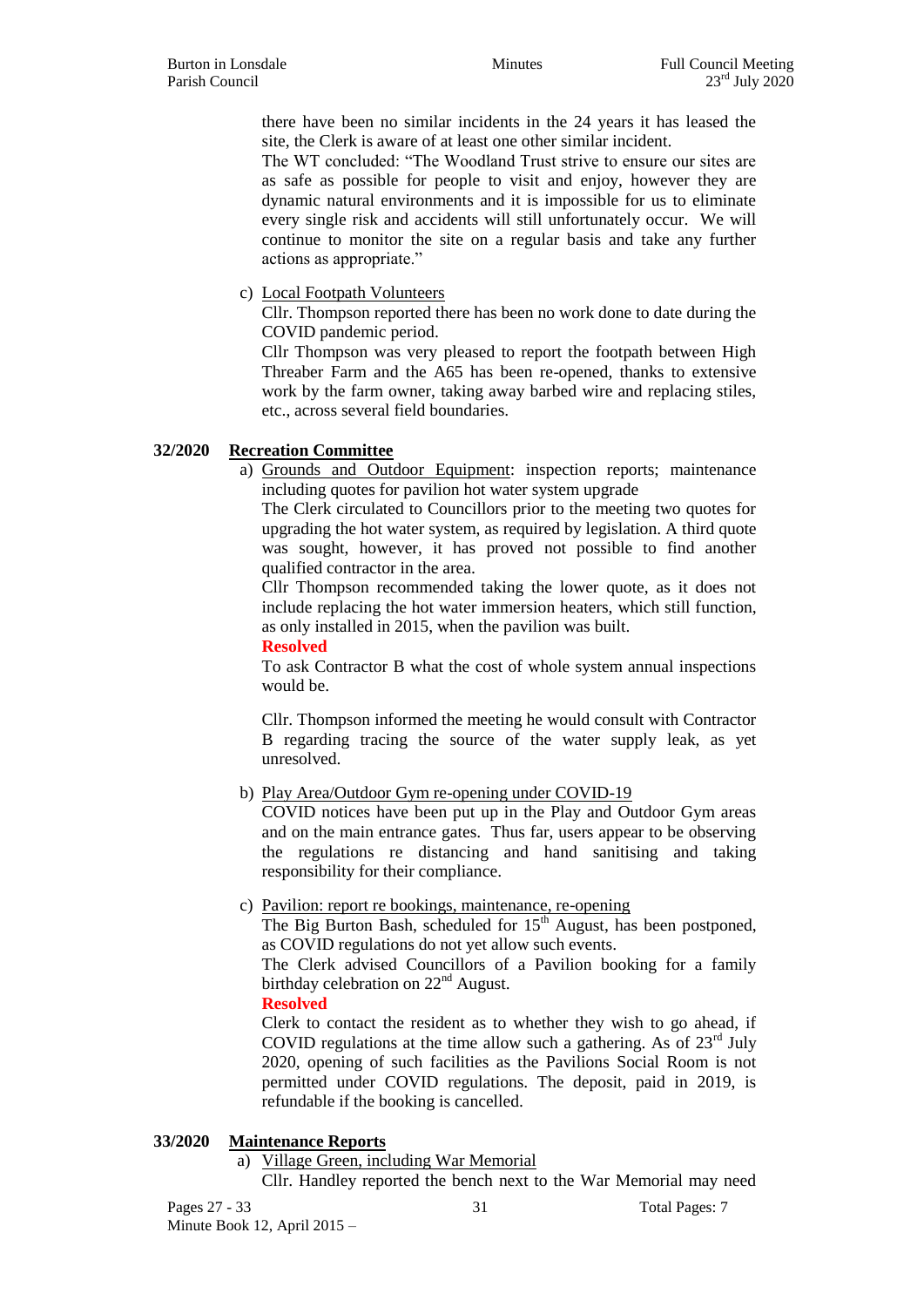re-varnishing; Cllr Thompson to have a word with Stone Bower resident who has offered to help with Village Green maintenance in the past.

b) Riverside Land

Cllr. Mason reported that some trees require maintenance. **Resolved**

Cllr. Mason and the Clerk to inspect the trees to identify those requiring work, and to get the work done as soon as possible (informing Greta Heath residents beforehand).

c) Very Old and Separate Churchyard

Cllr Mason reported the grass has been cut; the area looks very tidy. The annual visual safety inspection is due; Councillors Tate and Thompson to do it in the very near future.

- d) Street Lighting: the lights appear to be working satisfactorily.
- e) Public benches See Village Green report above.

Cllr Mason enquired about the ownership of the land recently vacated by the BT telephone box, removed during June. Cllr Thompson reported the land behind the area vacated belongs to Bull Farm; the Bull farm owner has offered to tidy the whole area, including where the telephone box stood. **Resolved**

Clerk to write to the owner, thanking him for his offer to include the former telephone box area when he tidies, trusting he will not park his car on the area, nor make a legal claim to what is North Yorkshire Highways property. Cllr. Mason advised caution in the matter.

# **34/2020 Items to be included by Clerk in press release**

There were no items to be reported by the Clerk.

## **35/2020 Date, time and venue next monthly Parish Council meeting**

7.30pm, Thursday  $24<sup>th</sup>$  September 2020, via the ZOOM platform, venue details to be announced.

The meeting closed at 21.25pm.

**Signed .................................................... Dated ......................**